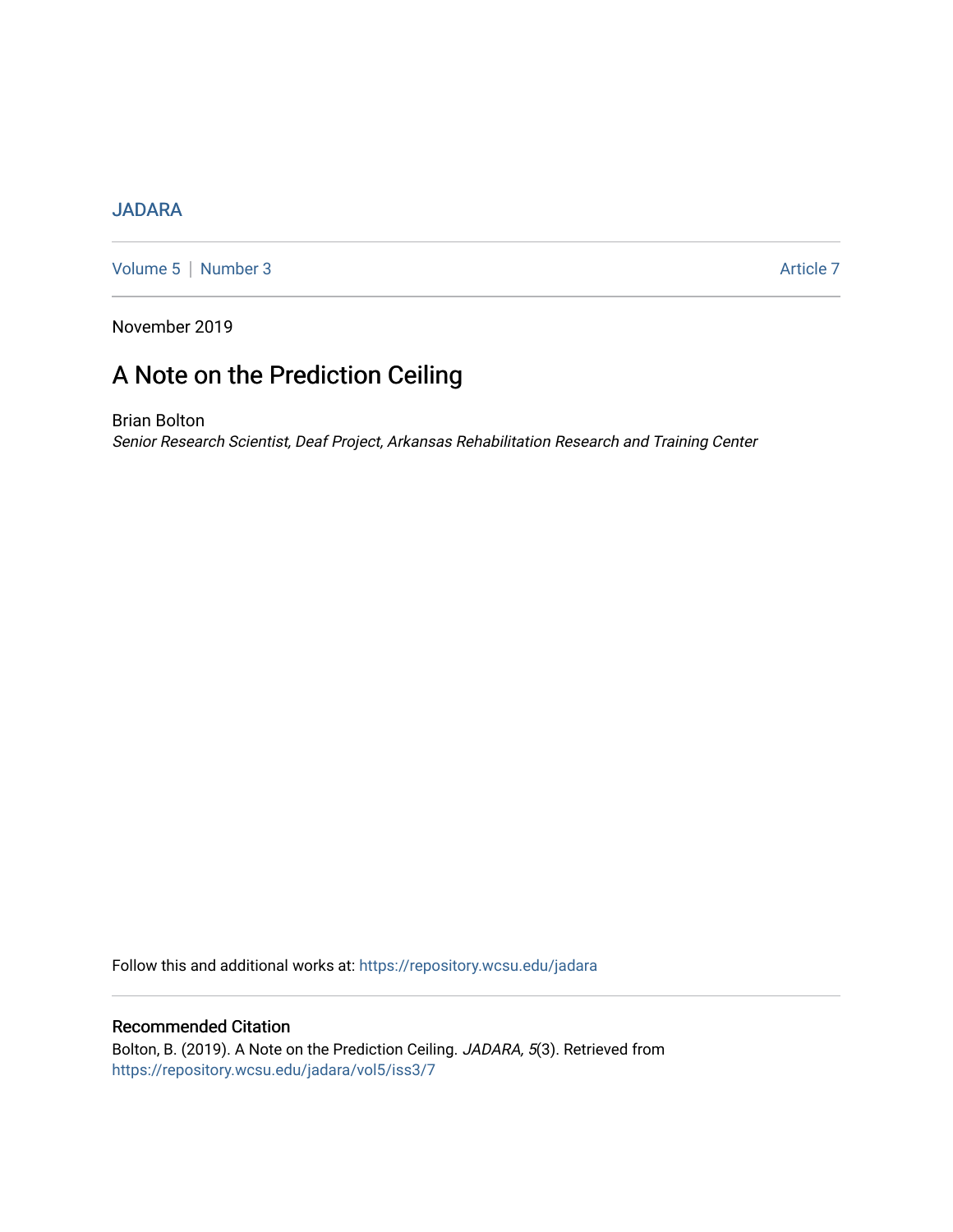# A NOTE ON THE PREDICTION CEILING

#### By BRIAN BOLTON, Ph.D.

In a recent paper Rundquist (1969) pointed out that validity coefficients in industrial and personnel psychology seldom exceed 0.50 and show no time trend toward improvement. He presented a systems analysis strategy for discovering the mediating processes in learning and performing tasks and ultimately raising validity coefficients above this apparent "prediction ceiling."

It is assumed, in theory at least, that the validity of a test procedure is limited only by the unreliability of the test and the criterion. The purpose of this paper is to suggest that factors inherent in the test situation operate to reduce validity coefficients. Stated somewhat differently, true ability (optimal performance under non-test situation conditions) may not be displayed in the testing situation. For example, work samples or job replicas should predict criterion behavior very well; lack of validity may be due to contaminating factors on the job (e.g., motivation, interpersonal relations, etc.), but may also be due to extraneous factors in the predictor situation (e.g., test anxiety, lack of test wiseness, etc.). To speak of factors in the test situation is misleading; the test situation only serves to provoke test anxiety or to penalize persons who are not test wise.

The data reported in this study were collected in conjunction with a coaching program for deaf persons conducted jointly by the lUinois Division of Vocational Rehabilitation (DVR) and the Chicago Jewish Vocational Service (CJVS). Deaf clients were referred by DVR counselors to the coaching program which was organized and administered by the CJVS. The goal of the two week program was preparation for the Clerk Carrier Examination for post office employment (U. S. Civil Service Commission, 1969).

Dr. Bolton is Senior Research Scientist, Deaf Project, Arkansas Rehabilitation Research and Training Center, Hot Springs.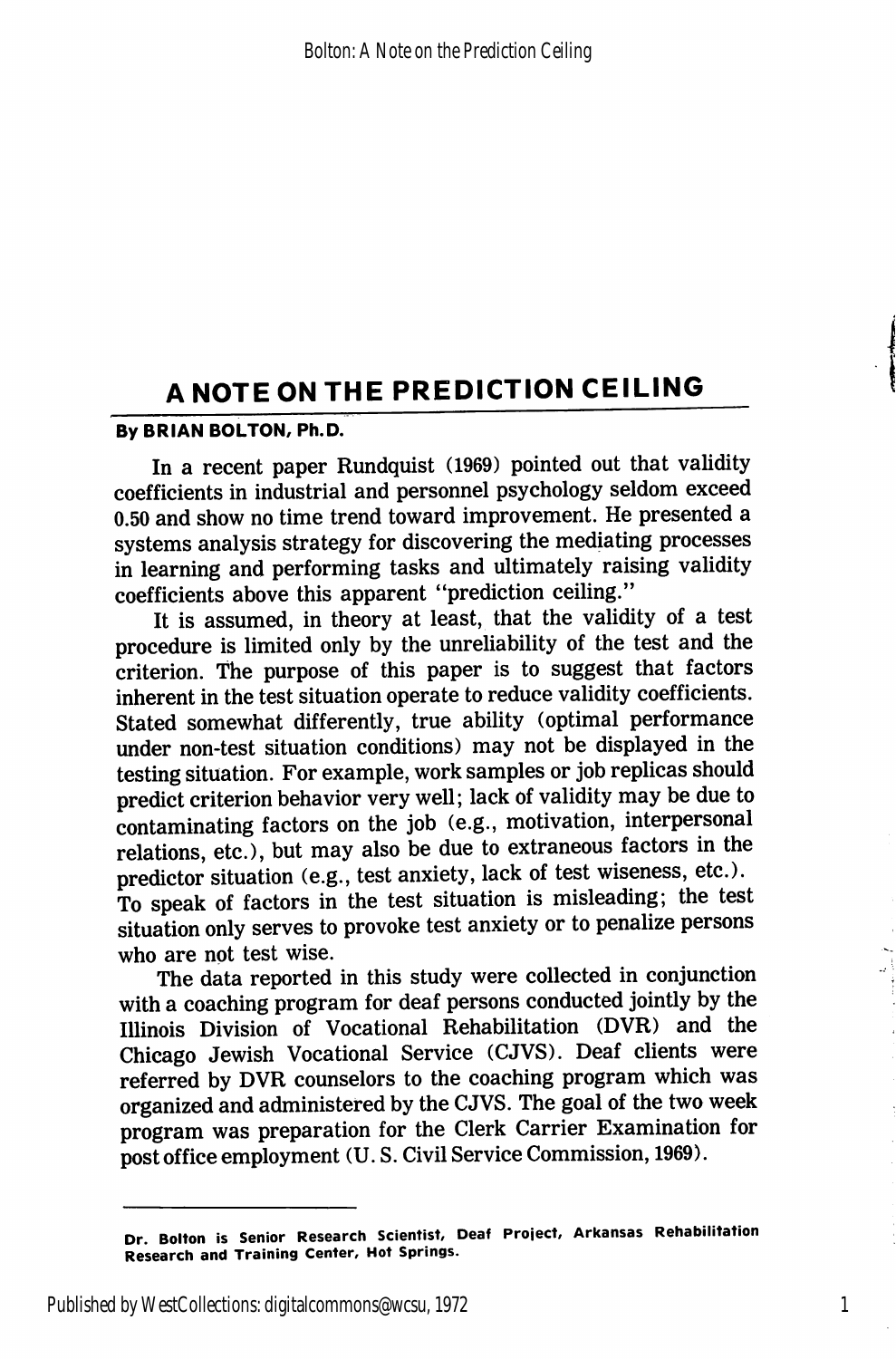### A NOTE ON THE PREDICTION CEILING 25

#### Sample.

à.

The subjects of this study were 49 profoundly deaf persons. They ranged in age from 20 to 55 with an average age of 34, were all in the average intelligence range, and most had some high school education. All subjects were currently employed or had been employed in the recent past; thus their vocational status was "upgrading."

The 49 subjects were about equally divided among six coaching classes. Each class was conducted by an instructor who was fluent in the manual language of deaf communication. The eight or nine sessions which comprised the coaching program were devoted to practice exercises and sample examinations which were preceded by detailed instructions and demonstrations and followed by an analysis of individual errors and problems.

#### Instruments.

The "predictor" instrument used in this study was the Minnesota Clerical Test (Andrew & Paterson, 1969). The MCT is a test of speed and accuracy in performing tasks related to clerical work. It consists of two parts, number checking and name checking. The examinee's task is to check identical pairs of numbers and names as quickly as possible.

Anastasi (1968, p. 364) states that the reported retest reliabilities which are in the 0.70's and 0.80's for each of the two parts are under-estimates. Of importance to the current study is the evidence that scores on a second administration are appreciably more reliable than scores on the first administration (Andrew & Paterson, 1959). Furthermore, the authors indicate that the two subtests, number checking and name checking, correlate 0.70 on the average (the subtests correlated 0.70 and 0.68 for the two MCT administrations of the current study). Correlations of this magnitude justify summing the subtest scores for a more reliable total score. The reliability of the total scores for the second ad ministration is estimated to be at least 0.90.

The "criterion" measure was the Address Checking (AC) subtest of the Clerk Carrier Examination (U. S. Civil Service Commission, 1969). It consists of 95 pairs of addresses (number and street, or city, or geographical location) which are exactly alike or different in some respect. The examinee's task is, again, to check the similar pairs as quickly as possible. AC is scored the same as the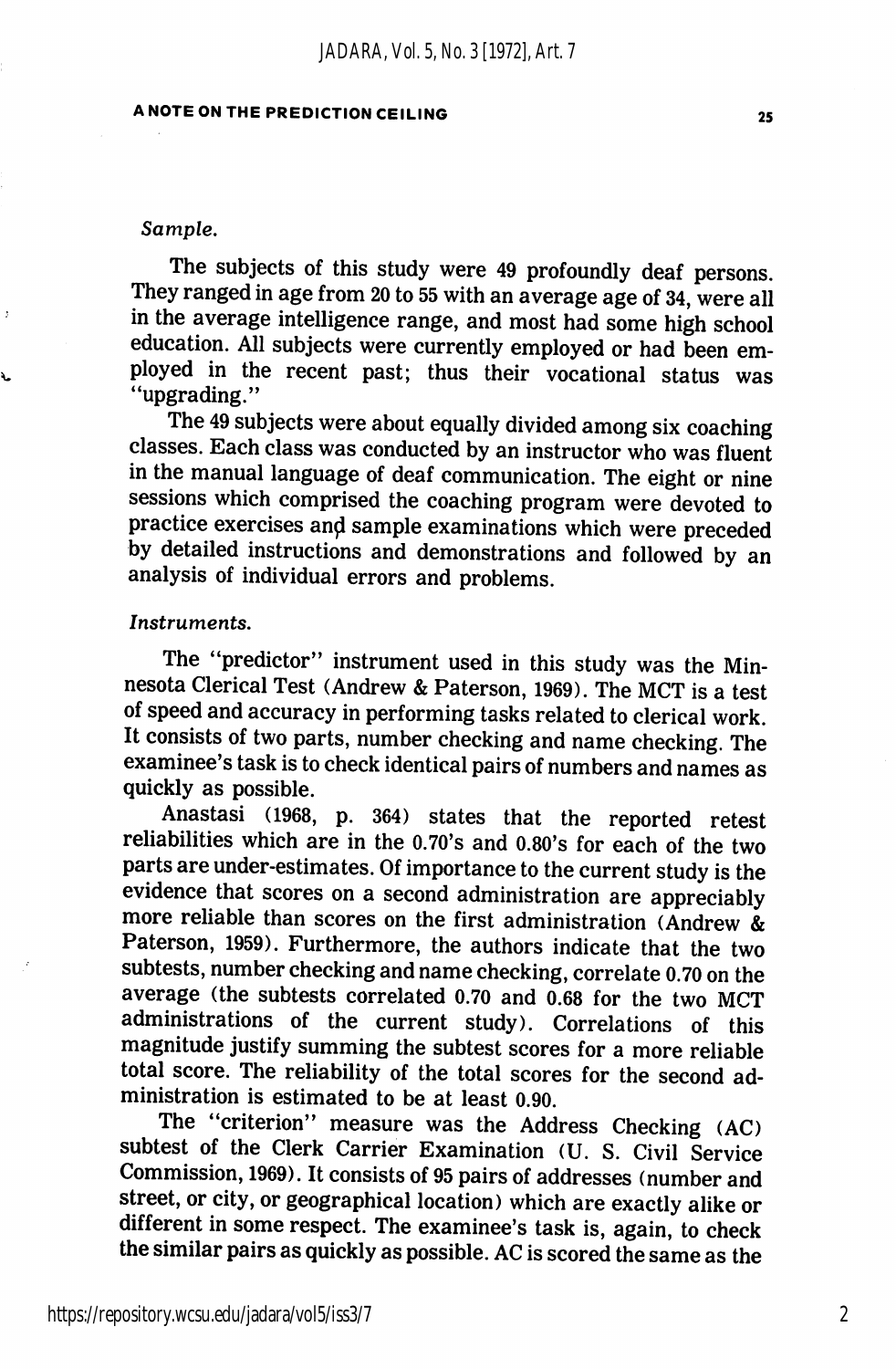MCT-rights minus wrongs. The AC subtest is most certainly less reliable than the MCT because it is shorter (six minute time limit as compared to a 15 minute time limit for the MCT total score). The reliability of AC is estimated from the Spearman-Brown formula using the MCT data to be at least 0.74. (It is worth noting as a point of interest that Anastasi (1968, p. 363) attributes clerical matching ability to a perceptual speed factor and Guilford (1967, p. 405) in dicates that she is in error in doing so.)

#### Methodology,

The logic of the design entails the prediction of test per formance (the "criterion" measure, AC) from non-test situation performance (the "predictor" measure, MCT). The predictor and criterion measures require the same type of ability; in fact, the tasks are virtually identical. Furthermore, the subjects had practiced on sample AC tests in the coaching sessions. Thus, the "validity" coefficient should approach the geometric mean of the reliabilities of the two measures, which is 0.81. (This is the maximum validity coefficient which could be obtained, given the reliabilities of the measures.) The extent to which this result is not realized will reflect the influence of test situational factors which reduce the validity of test procedures.

The MCT was administered twice during the first week of the coaching program. While data is reported below for both ad ministrations, the scores from the second administration con stituted the "predictor" variable. Approximately two weeks later the subjects took the Clerk Carrier Examination at the post office. A deaf proctor was present at the examination. (Scores were kindly supplied by the Civil Service Examination Board in Chicago.)

#### Results.

The second administration of the MCT recorded a large im provement in performance for this sample of 49 deaf persons. The mean total scores were 188 and 223 on the first and second ad ministrations respectively, an average gain of 35 points. The magnitude of this gain is apparent when compared to the standard deviation of 49 for either administration. When compared to in dustrial applicant norms (Andrew & Paterson, 1959) this gain represents an improvement from approximately the 25th percentile to the median. The correlation of 0.82 between the first and second administration scores indicates that the size of gain was in-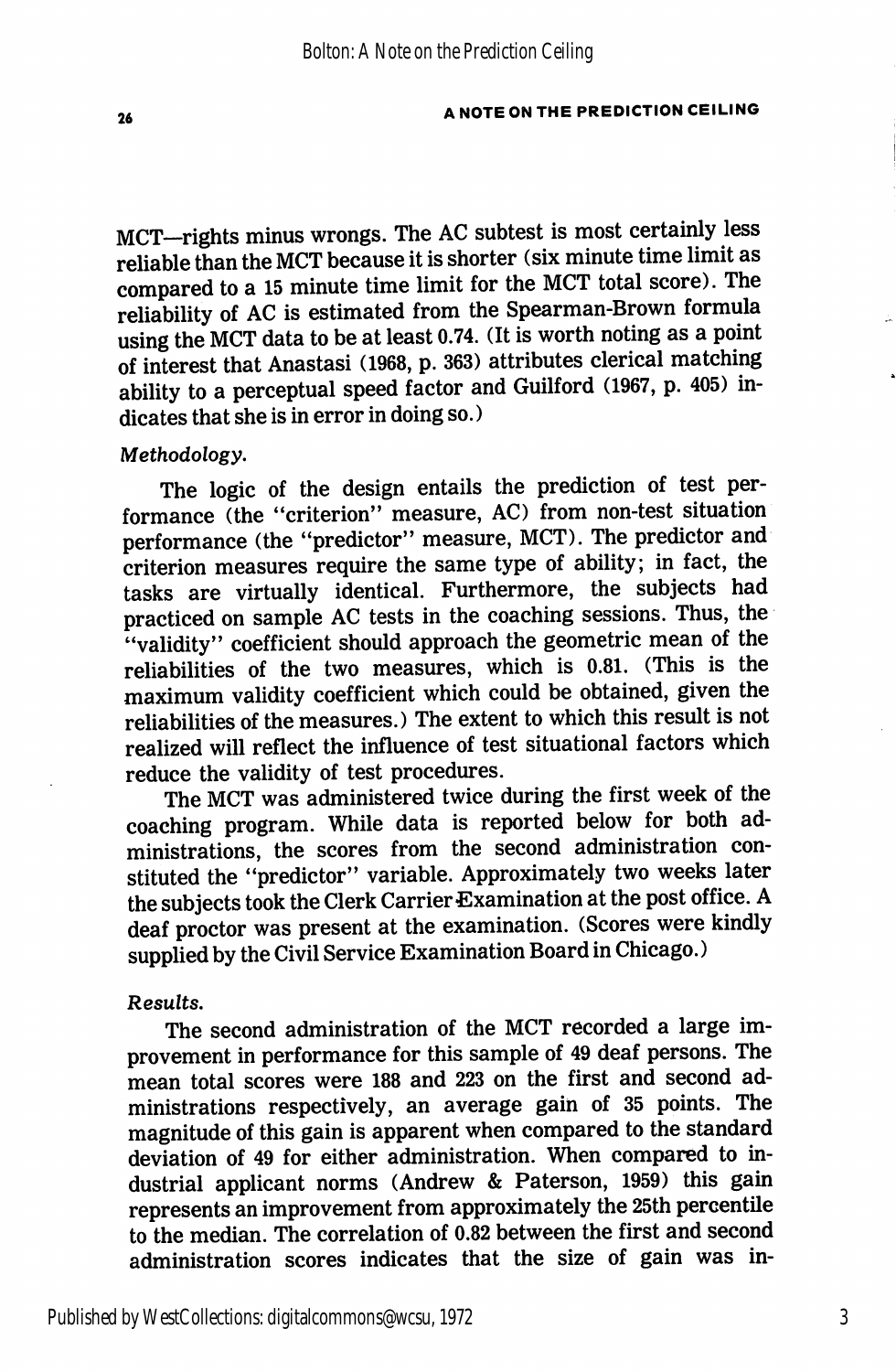## A NOTE ON THE PREDICTION CEILING 27

dependent of initial score; that is, there was a consistent benefit from practice on the first administration.

The correlation between the MCT scores (second ad ministration) and the AC scores for the 49 deaf subjects was 0.58. The score distributions were normal, the scatter plot was rec tilinear in form, and there was no restriction of range.

#### Discussion,

The obtained "validity'' coefficient of 0.58 is somewhat lower than that which might be expected based on the statistics presented in previous sections. In fact, this would be regarded as just a good validity coefficient in an industrial setting involving routine assembly work.

The major difference between the prediction and criterion measurements in this study was the test situation atmosphere: the Address Checking test was completed under "real" test conditions. Given the subject's previous practice and familiarity with the test task, it seems reasonable to implicate test anxiety as the major factor contributing to the reduced validity coefficient. This suggestion becomes more plausible when the subject sample of deaf persons is properly considered as a disadvantaged group. In discussing techniques for alleviating test anxiety with disad vantaged groups, Doppelt and Bennett (1967) suggest practice test taking or the liberal granting of retests. The coaching program described above should have helped in this regard, but without a control group, the benefits derived can only be conjectured. It can be tentatively concluded from this study that situational factors associated with test taking contribute to the establishment of the prediction ceiling, at least with disadvantaged groups.